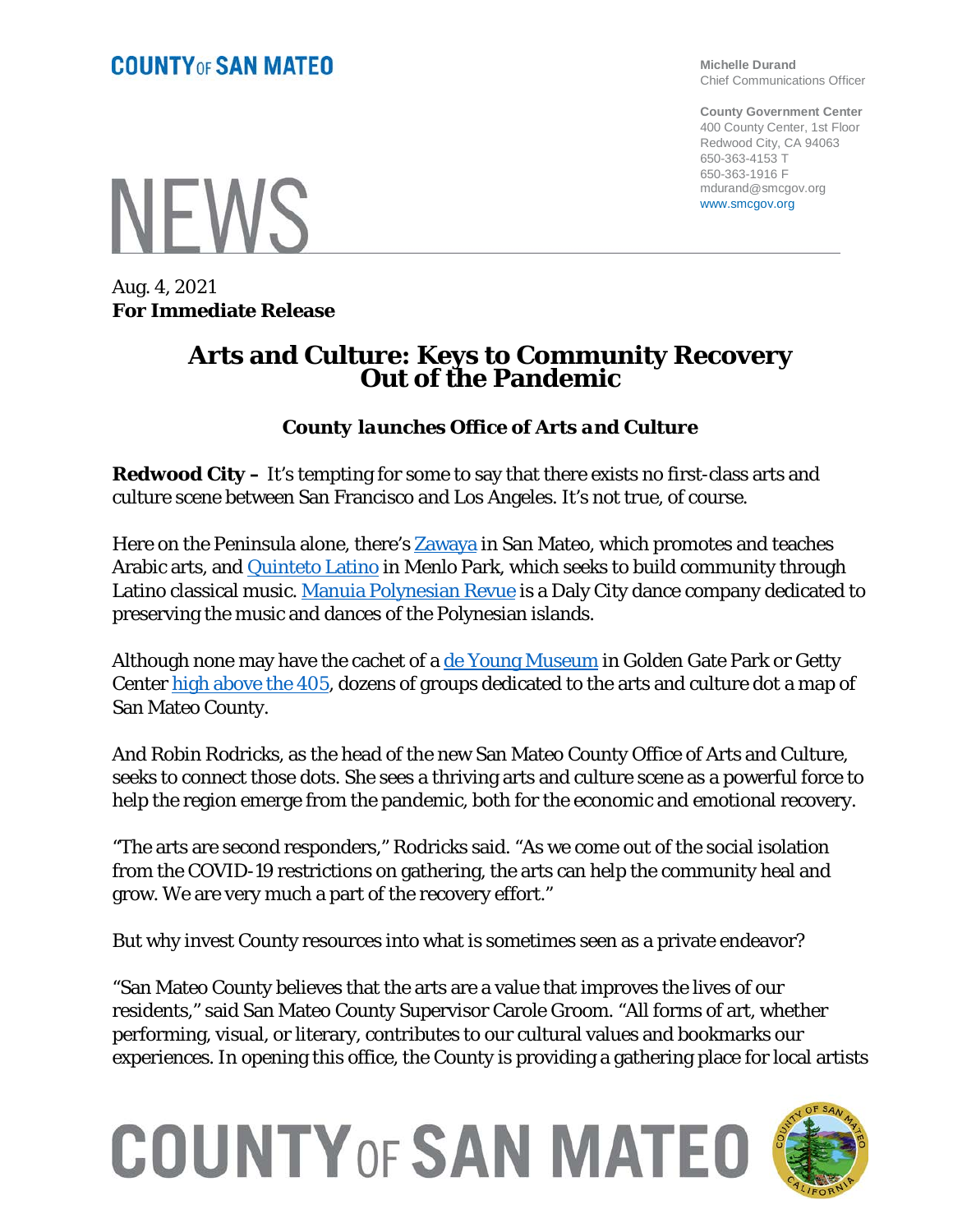and the art-interested to develop projects that will create beauty, communicate new ideas, and bring communities together. I am very excited about this!"

### **Born Amid the Pandemic**

In February 2020, the San Mateo County Arts Commission published its [strategic plan](https://cmo.smcgov.org/sites/cmo.smcgov.org/files/Strategic%20Plan%20-%20Final%2012-18-19%20RRMG.pdf) that includes this statement:

*Our vision is that by 2030 San Mateo County is known and recognized as an arts-rich community with diverse and inclusive arts events, programs, and services accessible and equitable to all residents.*

With that, many looked forward to what the future would bring.

"A thriving arts and cultural scene is a fundamental element of healthy and thriving communities," said Supervisor Dave Pine. "The arts enhance our lives, our economy, our civic assets and even give voice to our common triumphs and tragedies."

Then, within weeks, COVID-19 exploded as a global health threat.

Just as Hamilton: An [American Musical](https://hamiltonmusical.com/new-york/home/) went dark in San Francisco, so did the local Hillbarn Theater, Dragon Productions Theater and Peninsula Ballet Theatre, along with galleries and other venues. Organizations also lost a season-plus of outdoor cultural festivals that bring together individuals and families of all backgrounds.

"What we witnessed was a vital part of our community shut down with no clear light at the end of the tunnel for them," said County Manager Mike Callagy. "With no revenue stream, many of our local organizations faced permanent closure."

In response, the **Board of Supervisors steered \$150,000** in federal Coronavirus Aid, Relief and Economic Security (CARES) Act funds as grants to help local nonprofit arts and cultural groups weather the storm. Total grants topped \$230,000 with additional donations from foundations and other sources.

"What we quickly learned is that we need a point person to actively find grant opportunities and a point person to work with our local arts and cultural organizations," Callagy said.

"We can only lean on the volunteers who serve on the Art Commission for so much. In many ways, we modeled this new office on the Parks Commission and Veterans Commission," Callagy said. "On those commissions, we have community members who serve in advisory roles. Then it's our staff who carry out their and the Board's vision. Robin is now in that role with the Office of Arts and Culture."

# **COUNTY OF SAN MATEO**